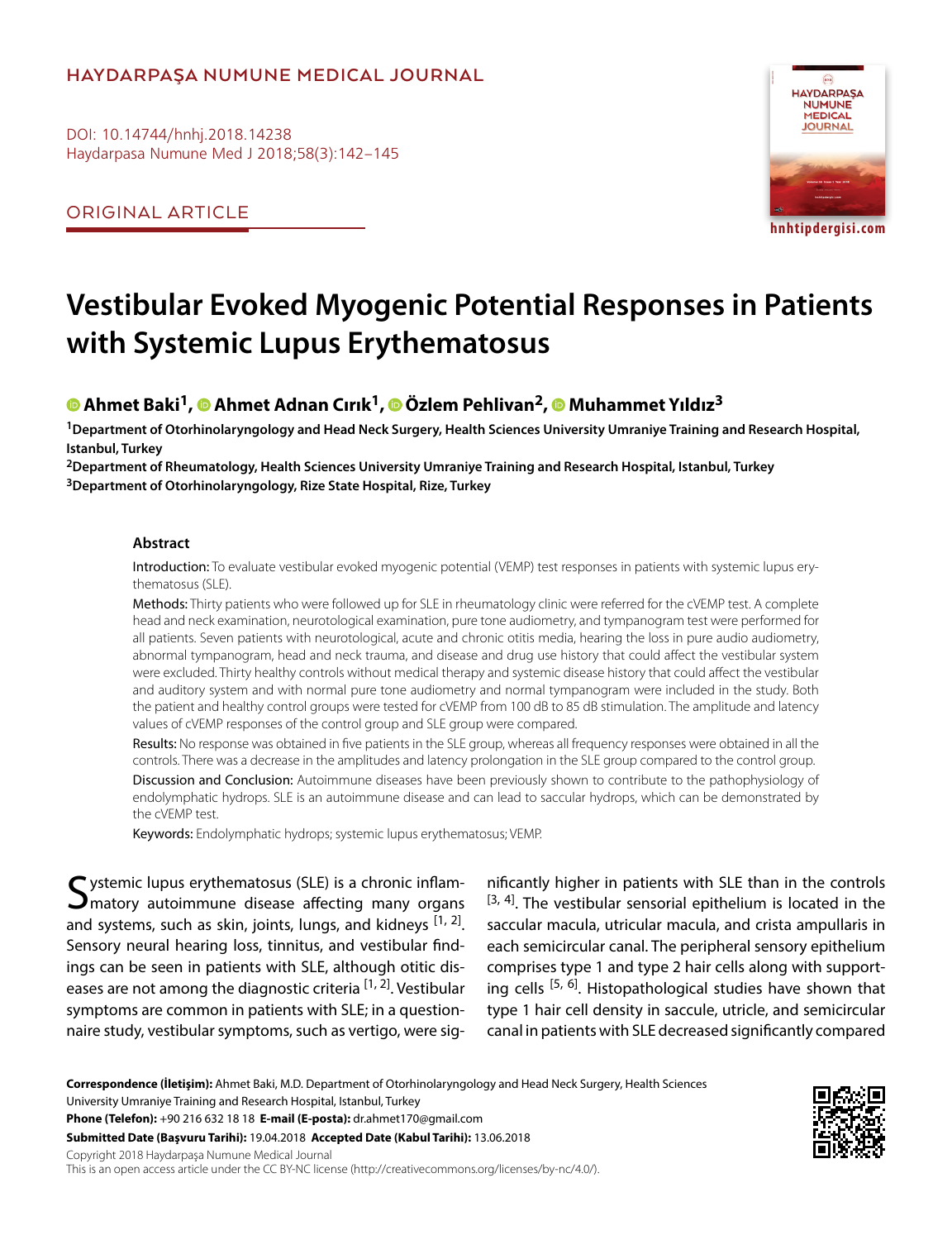to the control group, but there was no difference in type 2 hair cell density <sup>[7]</sup>. Some causes of endolymphatic hydrops are trauma, viral infections, and autoimmune diseases [8]. In our study, we aimed to reveal the presence of saccular hydrops by the cVEMP test in the autoimmune disease SLE.

## **Materials and Methods**

Thirty-seven patients who were followed up for SLE in the rheumatology clinic were referred to us for the cVEMP test. A complete head and neck examination, neurotological examination, pure tone audiometry, and tympanogram test were performed on all patients. Seven patients with neurotological, acute and chronic otitis media, hearing loss in pure tone audiometry, abnormal tympanogram, head and neck trauma, and disease and drug use history that could affect the vestibular system were excluded. Thirty healthy controls and 30 patients with SLE were included in the study. Of the 30 patients with SLE, 28 were female and 2 were male. The mean age of the patients was 41.05±4.96. Of the 30 healthy controls, 25 were female, five male. All patients included in the study were subjected to a bilateral cVEMP test at 500 Hz frequency. The cVEMP test was performed starting from 100 dB stimulation to 85 dB stimulation level. In the study, stimuli at 100 dB were taken into consideration. The amplitudes and latencies of the cVEMP responses in the 100 dB stimulus of the SLE group were compared between the control group and the control group. The study was approved by the local ethics committee (Protocol number: B.10.1.TKH.4.34.H.GP.0.01/58).

## **Stimulus Design and Recording Setup (cVEMP Recording)**

The stimulus profile was gated with 2 ms rise time, 2 ms fall time, 2 ms plateau time, and 5.1 Hz repetition rate with 500 Hz tone burst. Frequencies were presented 50–150 times with the aim of average responses. The signal of EMG was bandpass-filtered (10–750 Hz) and recorded between the range of 10 ms before stimulus start and 60 ms afterward. VEMP recordings were performed using an Eclipse EP 25 VEMP evoked potential system (Interacoustics AS, Assens, Denmark). The impedance of electrodes was ≤3 kΩ.

#### **Statistics Analysis**

IBM SPSS Statistics 22 (SPSS IBM, Turkey) programs were used for statistical analysis. Power analysis was performed to determine the minimum sample width required to compare two groups and two ratios. The normal distribution suitability of the parameters was evaluated by the Shapiro–Wilks test. Student t-test was used to compare the descriptive statistical methods (mean, standard deviation) as well as the two-group comparisons of the parameters with normal distribution in the comparison of quantitative data. Significance was assessed at p<0.05 level.

### **Results**

Thirty SLE patients and 30 healthy volunteers were included in the study. There were 30 patients and 30 healthy controls. Of the 30 patients, 28 were female and two were male. The age of the patients ranged from 27 to 48 years, and their mean age was 41.05±4.96 (Table 1).

Of the 30 healthy controls, 26 were female, and 4 were male. The age of the healthy controls ranged from 26 to 49 years, and the mean age was 41.6±5.18 (Table 1).

The right and left 100 dB nHL P13 and N23 latency values in the control group were significantly lower than those in the SLE group (p<0.05) (Table 2).

#### **Table 1.** Demographic characteristics of patients

| <b>Patients with SLE</b> | Sex           | Age mean±SD     |  |
|--------------------------|---------------|-----------------|--|
| Female                   | 28            | $41.05 + 4.96$  |  |
| Male                     | $\mathcal{P}$ |                 |  |
| Control group            | Sex           | Age mean±SD     |  |
| Female                   | 26            | $41.6 \pm 5.18$ |  |
| Male                     | 4             |                 |  |

SD: Standard deviation; SLE: Systemic lupus erythematosus.

| <b>Table 2.</b> Evaluation of study parameters between groups |                                         |                                     |          |  |
|---------------------------------------------------------------|-----------------------------------------|-------------------------------------|----------|--|
|                                                               | <b>Healthy group</b><br><b>Mean</b> ±SD | <b>SLE</b> group<br><b>Mean</b> ±SD | р        |  |
| Right 100 dB P13 Latency                                      | $13.5 \pm 0.27$                         | $16.62 \pm 0.7$                     | $0.001*$ |  |
| Right 100 dB N23 Latency                                      | $23.39 \pm 0.35$                        | $26.97 \pm 0.72$                    | $0.001*$ |  |
| Right 100 dB P13-N23 Amplitude                                | 161.21±42.95                            | $90.69 + 20.44$                     | $0.001*$ |  |
| Left 100 dB P13 Latency                                       | $13.46 \pm 0.29$                        | $16.95 \pm 0.51$                    | $0.001*$ |  |
| Left 100 dB N23 Latency                                       | $23.32 \pm 0.3$                         | $26.26 \pm 0.24$                    | $0.001*$ |  |
| Left 100 dB P13-N23 Amplitude                                 | 139.93±21.25                            | 78.28±15.38                         | $0.001*$ |  |

Student t Test; \*p<0.05; dB: Decibel.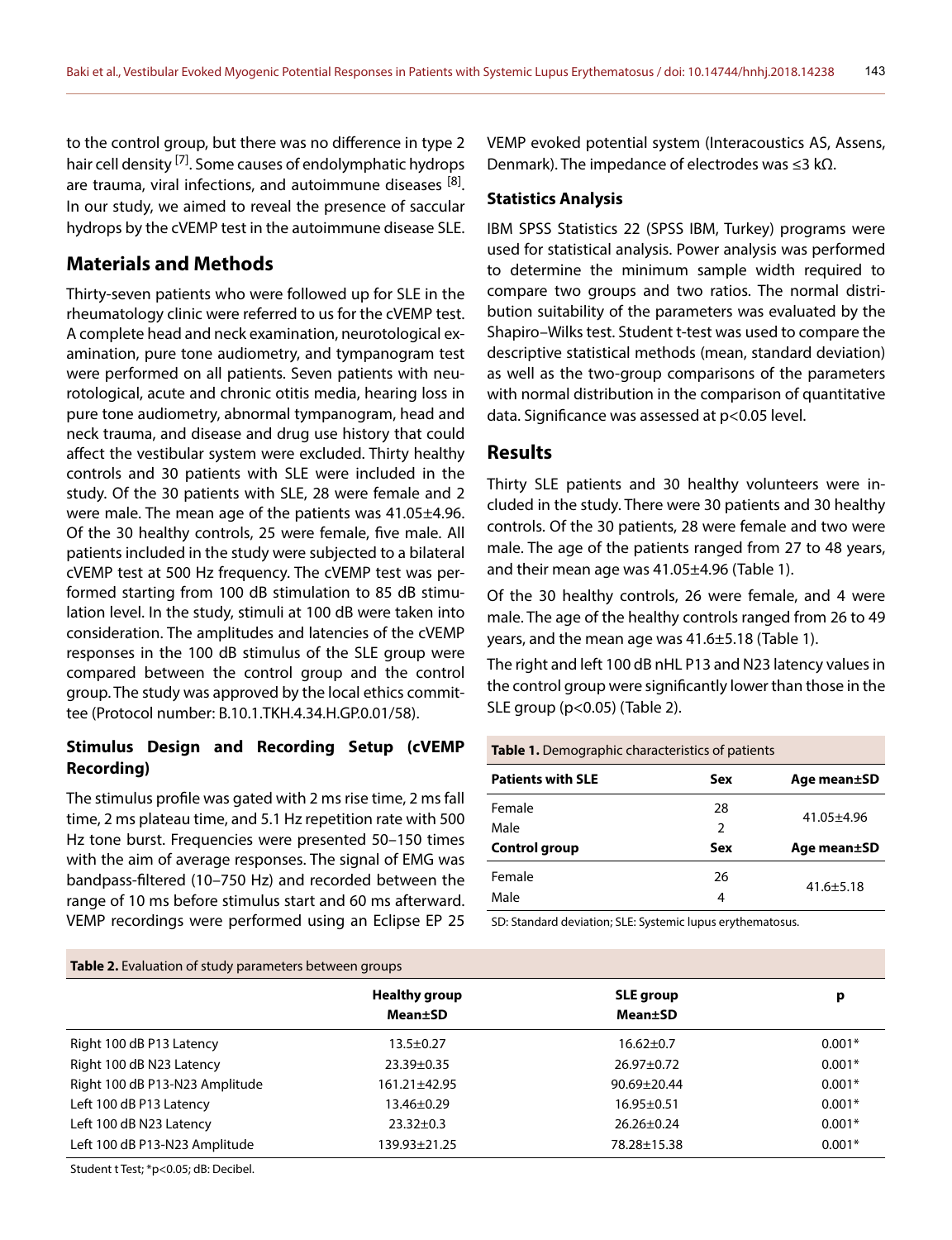The right and left 100 dB P13-N23 amplitude values in the control group were found to be significantly higher than those in the SLE group (p<0.05) (Table 2).

#### **Discussion**

SLE is an autoimmune connective tissue disorder affecting many organs and systems. The etiology of this disease is not entirely known, and clinical and laboratory findings are diverse and variable <sup>[9]</sup>. SLE tends to show relapses and remissions, and it may present with symptoms not specific to the disease, such as fatigue, fever, muscle aches, and weight loss, as well as organ and system symptoms that are specific to the disease <sup>[9]</sup>. SLE is a complex disease, usually involving severe clinical manifestations and organ involvement [10].

The 500 Hz frequency cVEMP test is the most sensitive indicator to detect changes <sup>[11]</sup>. High levels of circulating DNAanti-DNA immune complexes exceed the clearing capacity of the reticuloendothelial system (RES), and these immune complexes then accumulate in various tissues, including the glomerulus, causing local damage there <sup>[12]</sup>. Autoimmune inner ear diseases can be primary or secondary [13]. While primary diseases are limited to the inner ear, many non-specific autoimmune diseases, such as SLE, rheumatoid arthritis, Sjogren syndrome, polyarteritis nodosa, Vogt Koyanagi Harada syndrome, chronic lymphocytic thyroiditis, Cogan syndrome, Behçet syndrome, sarcoidosis, granulomatosis with polyangiitis, ulcerative colitis, and relapsing polychondritis, affect other organs and tissues as well as the inner ear <sup>[14, 15]</sup>. Vestibular complications are quite common in patients with SLE<sup>[16]</sup>. One study showed that the incidence of abnormal findings on electronystagmography in patients with SLE was significantly higher than that in healthy controls <sup>[17]</sup>. Another study showed that pediatric patients with SLE also had vestibular disorders, as confirmed by videonystagmography and computerized dynamic posturography <sup>[18]</sup>. Derebey at al. <sup>[19]</sup> showed that circulating immune complexes pass through to the endolymphatic sac circulation and stria vascularis, leading to increased inflammation and permeability and impaired fluid balance. Takeda et al. <sup>[20]</sup> performed a study examining plasma arginine vasopressin (p-AVP). Endolymphatic area showed increased p-AVP levels and increased endolymphatic volume when endolymphatic p-AVP increased. In this study, guinea pigs were sensitized with an allergic stimulus. Histological evaluation was performed at various points and also post-provocation. Cross-sectional area was used when endolymphatic volume changes were compared to animals injected with saline. In a second experiment, subjects were given oral administration of pranlukast hydrate, a leukotriene antagonist. Before antigen exposure, subjects were given saline and compared with subjects who were given pranlukast. EH was observed in each turn of cochlea after antigen exposure in subjects not given pranlukast as a prophylactic, whereas, EH was not seen in the animals given pranlukast. p-AVP levels were elevated in the sensitized group; however, among those pre-medicated with pranlukast, p-AVP levels were significantly lower. This study showed that a systemic immunological disease affects the inner ear and that prophylactic treatment can suppress it.

A strong association between SLE and balance disorder has been suggested, but vestibular system involvement in patients with SLE has not been fully examined  $[21]$ . The morphologic, physiologic, and developmental characteristics of vestibular sensory cells (type 1 and type 2 hair cells) are remarkably different [22, 23].

It has been found that there is a significant difference between type 1 and types 2 hair cell loss in patients with SLE. It is thought that this condition is caused by the important physiological differentiation of type 1 and type 2 cells  $^{[7]}$ . Histopathological studies on SLE specimens have shown that type 1 hair cells are significantly affected and that a systemic diseases such as SLE can lead to vestibular system involvement. Demonstration of vestibular type 1 hair cell loss may provide a pathological basis to explain balance problems that patients with SLE encounter [7]. Histopathologically, the intensity of type 1 and type 2 hair cells was not significantly correlated with the age of the patient or the duration of SLE<sup>[7]</sup>. Based on this information, we aimed to decipher asymptomatic findings of saccular hydrops in SLE. Patients in the SLE group were in remission and did not have vestibular symptoms. Since the cVEMP test allows us to obtain a better and more effective response at high stimulation and at 500 Hz frequency in order to determine saccular hydrops, we assessed the patients at a frequency of 500 Hz and stimuli at 100 dB. Previous histopathological and videonystagmography studies have demonstrated that structures related to balance are affected in both symptomatic and asymptomatic ears of patients with SLE. In our study, we found that latency is prolonged and amplitude decreased in patients with SLE.

#### **Conclusions**

SLE can affect the vestibular system in the inner ear, and this can be demonstrated by the VEMP test.

**Ethics Committee Approval:** The study was approved by the local ethics committee (Protocol number: B.10.1.TKH.4.34.H.GP.0.01/58). **Peer-review:** Externally peer-reviewed.